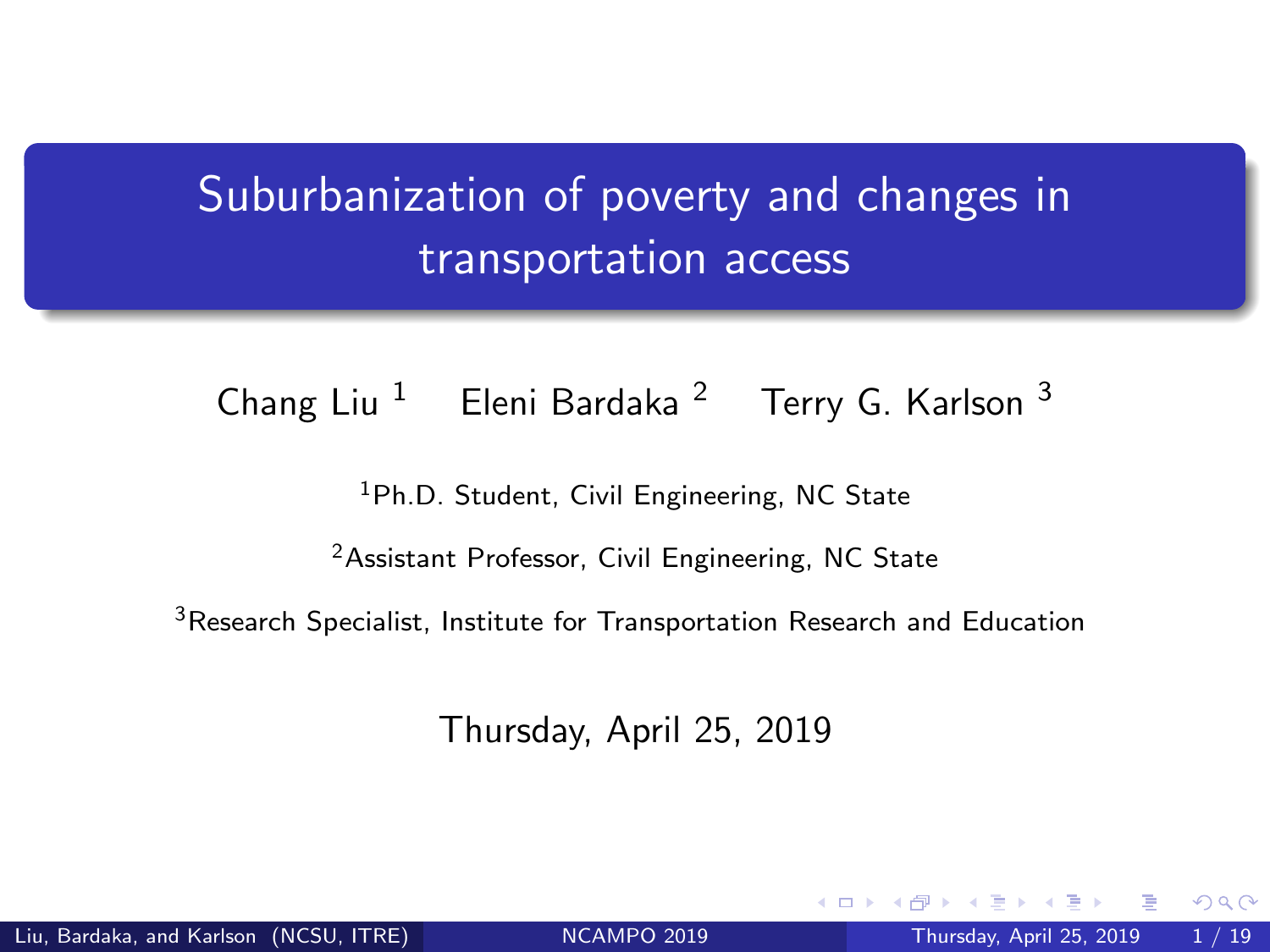#### 1 [Research Motivation and Hypothesis](#page-2-0)

#### [Literature](#page-4-0) review

- 3 [Methodology](#page-6-0)
- 4 [Empirical](#page-9-0) Setting
- 5 [Descriptive](#page-10-0) Analysis • [Sociademographic change](#page-10-0)

#### **[Results](#page-14-0)**

4 0 8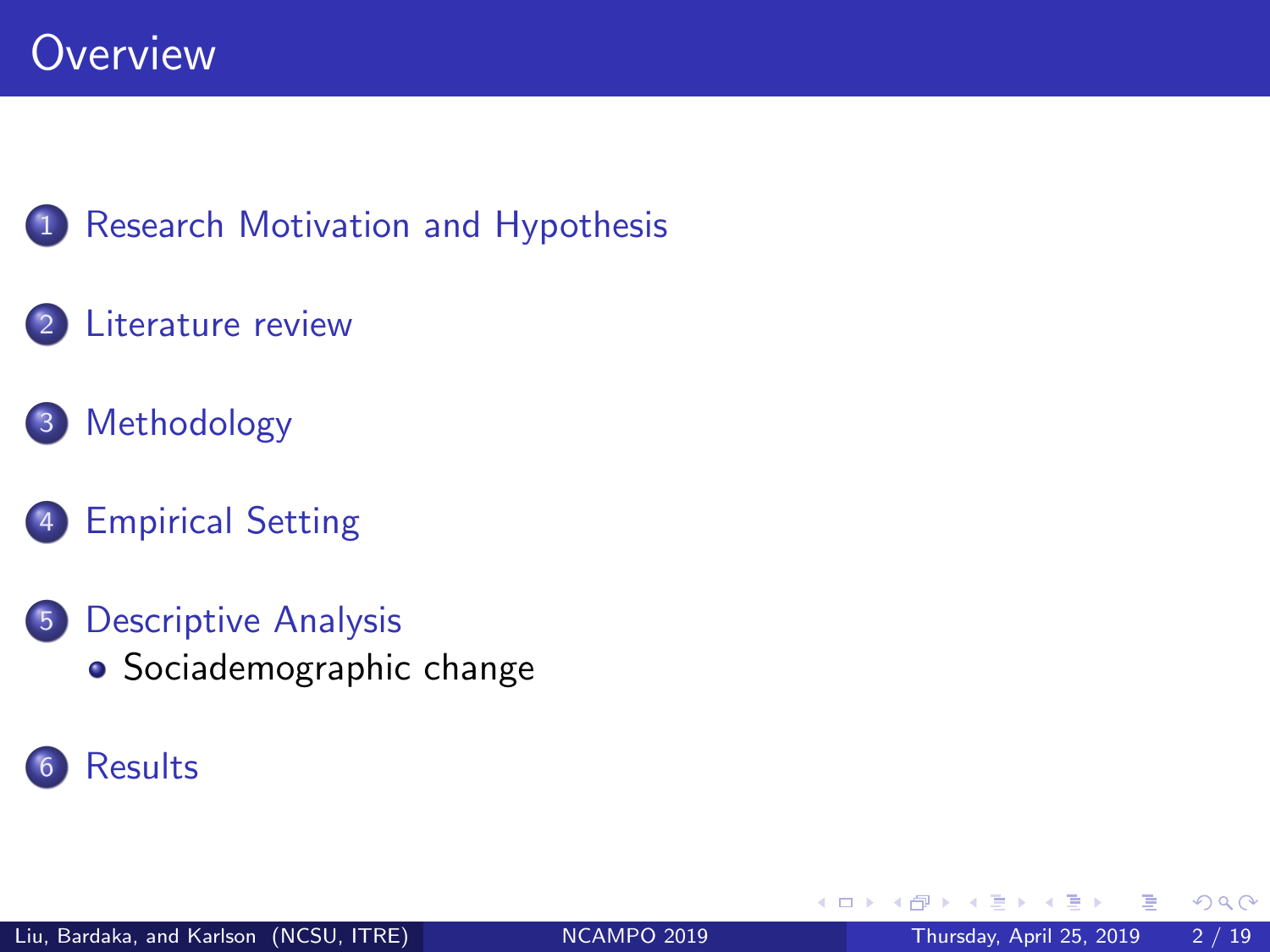#### <span id="page-2-0"></span>Research Motivation

- Between 2000 and 2011, the population below poverty limit living in the suburbs increased by 64 percent in the US
	- **1** Employment decentralization
	- 2 Affordable housing scarcity
	- <sup>3</sup> Gentrification
- In areas with no access to public transportation, the poor are often forced to commute by personal vehicle
	- **1** Increases their transportation cost
	- **2** Traffic congestion problems
	- <sup>3</sup> Longer commutes even if they have access to public transportation

#### Current research gap

**1** Research in this area has focused on the sociodemographic trends, while changes in transit access over time have not been fully considered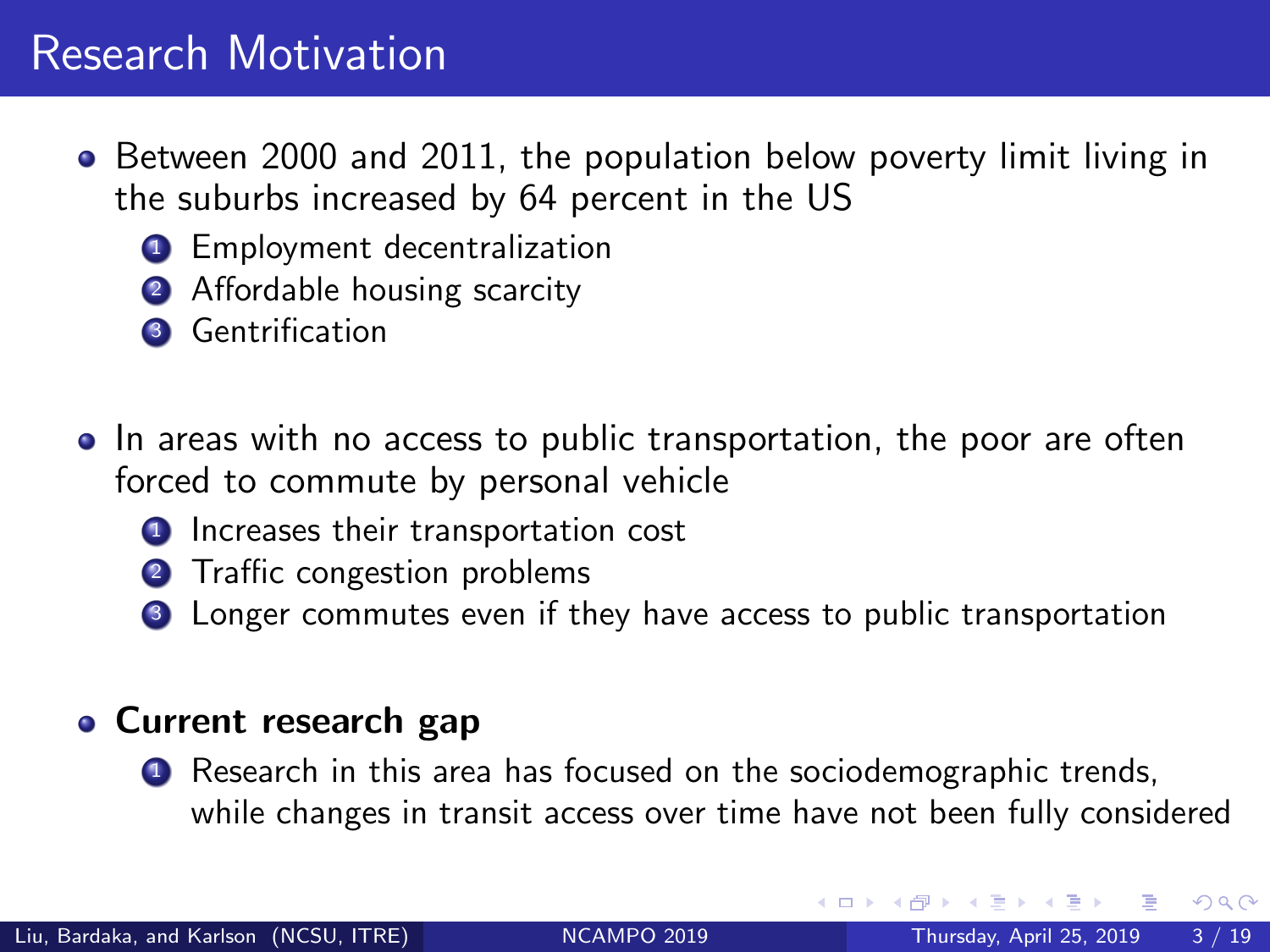<span id="page-3-0"></span>Despite transit improvements in the Raleigh–Durham– Chapel Hill area, transit accessibility for the low-income population may have decreased on average due to their suburbanization

#### • Research Objective:

- Estimate the changes in transit access of low-income households over time using historical data of bus routes in the Raleigh-Durham-Chapel Hill area
	- **4** Accessibility to transit: how easily an individual reaches a bus station by walking or biking
	- 2 Accessibility by transit: how easily an individual reaches a low-wage or low-skill job by transit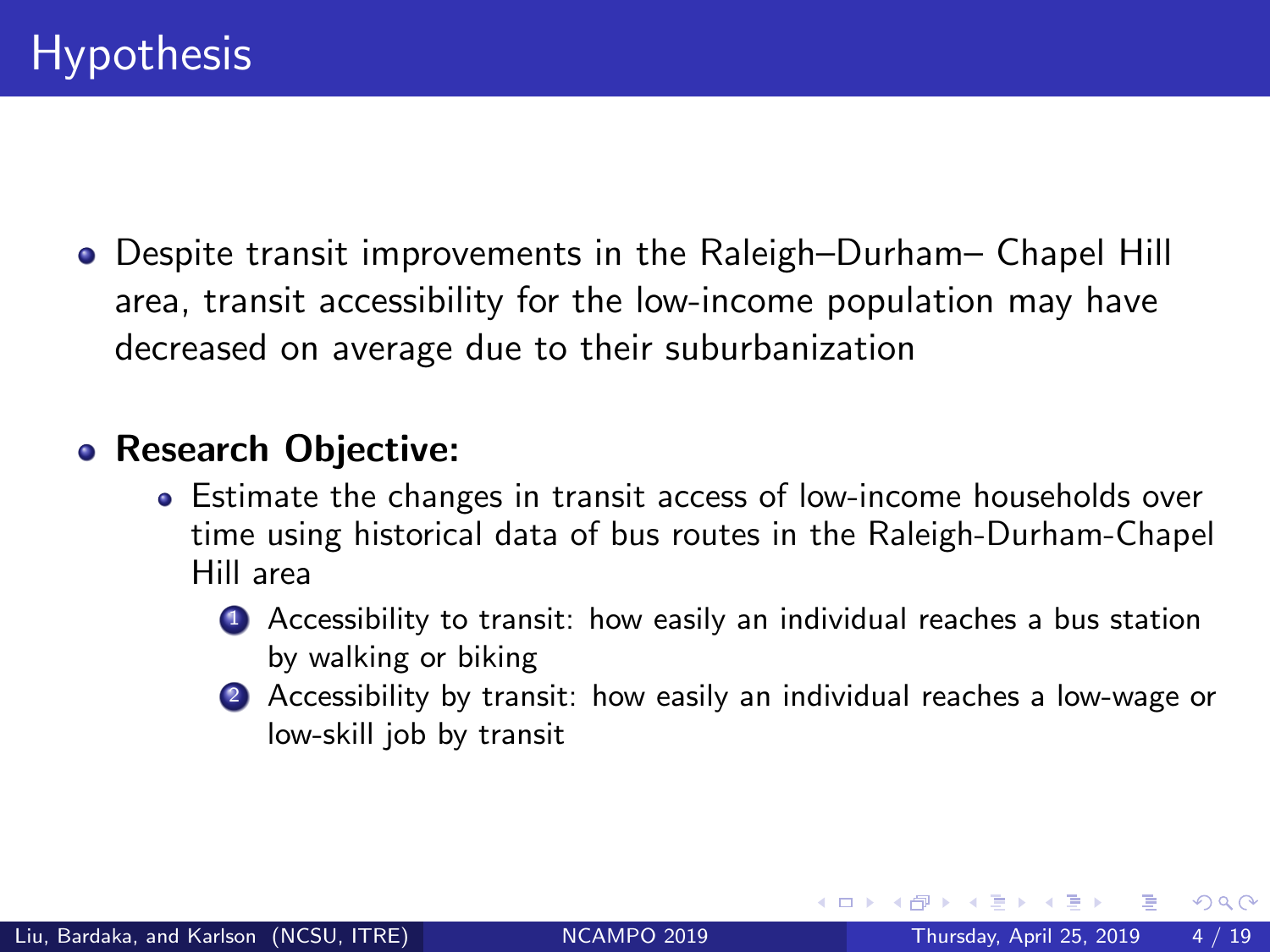<span id="page-4-0"></span>The measure of accessibility should include (Geurs, 2004):

- **•** the amount, quality, demand, supply, and spatial distribution of opportunities at each destination;
- the travel distance or time between an origin and a destination using a specific transportation mode, which can involve the time costs and effort ;
- **•** the availability of opportunities throughout a day and the time available for individual to access opportunities;
- the need to access certain activities and access abilities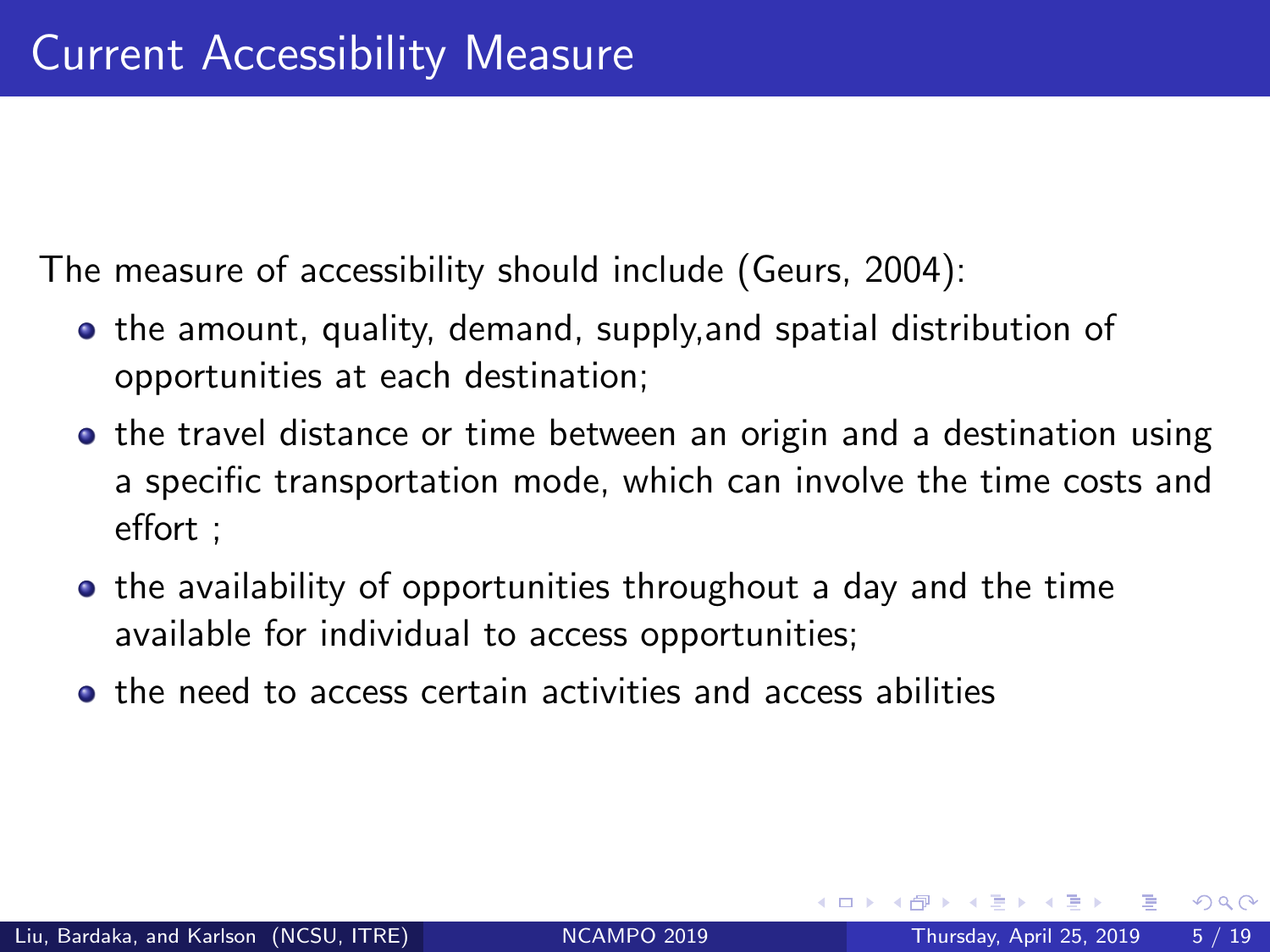# <span id="page-5-0"></span>Current Accessibility Measure

There are different measures being developed:

- Infrastructure-based measures: analyzes the performance of transport infrastructure, , such as "level of service of the road network"
- Location-based measures: analyzes the accessibility to spatially distributed activities, such as "the activities that can be reached within 10 minutes by transit"
	- **4** Contour measure
	- **2** Gravity measure
- Person-based measures: analyzes accessibility based on the individuals, such as"the activities that an individual can participate within a given a constraint of time"
- Utility-based measures: measure the amount of 'benefits' individual derive from access to the spatially distributed activities by using the expected maximum utility as the measure [of a](#page-4-0)[cc](#page-6-0)[e](#page-4-0)[ssi](#page-5-0)[b](#page-6-0)[il](#page-3-0)[it](#page-4-0)[y](#page-5-0)  $\Omega$

Liu, Bardaka, and Karlson (NCSU, ITRE) NGAMPO 2019 Thursday, April 25, 2019 6 / 19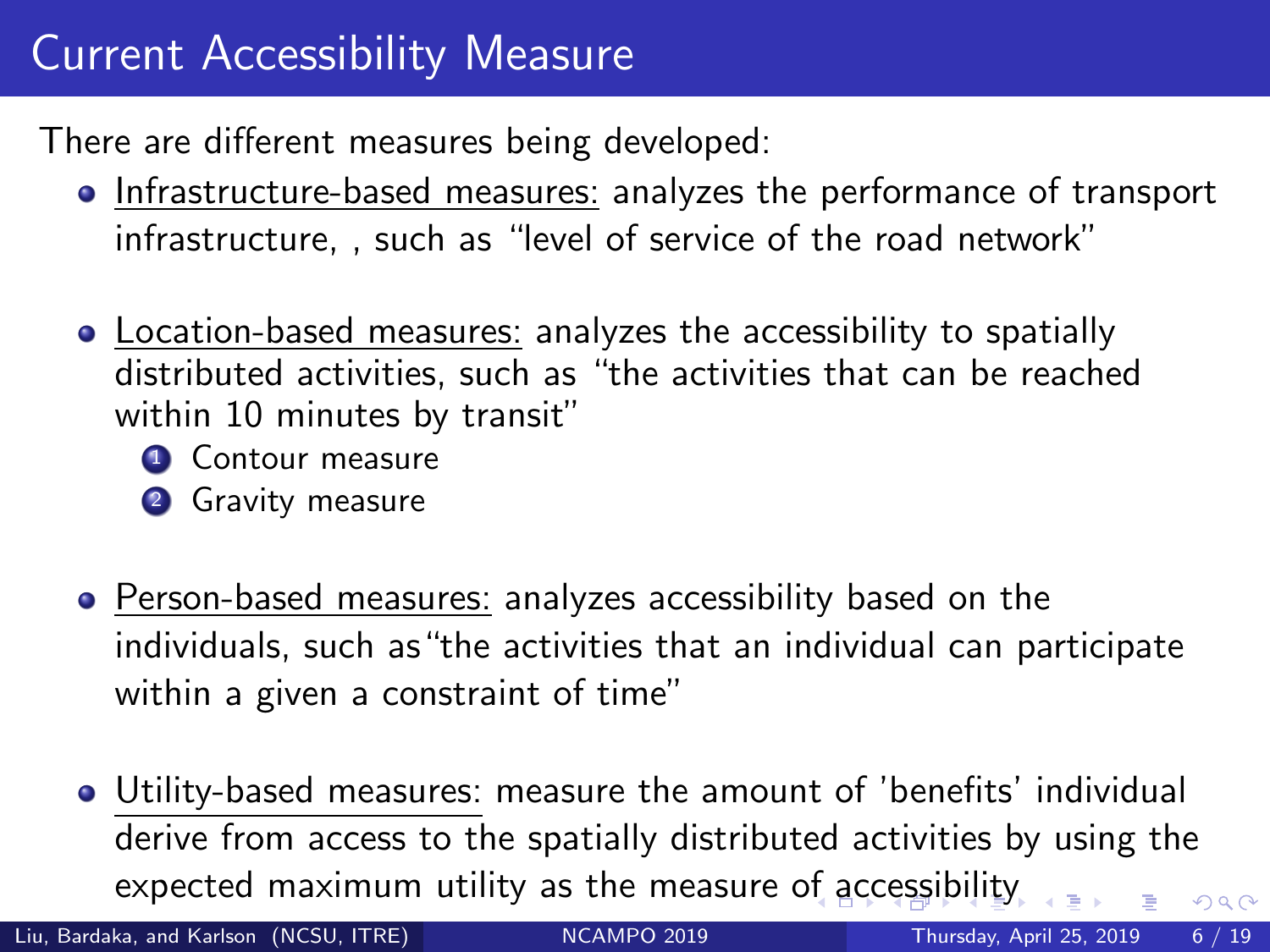<span id="page-6-0"></span>We use the gravity-based measure developed by Hansen(1959):

$$
A_i = \sum_j a_j f(c_{ij}) \tag{1}
$$

where  $\emph{a}_{j}$  is the number of bus stops in zone j;  $f(c_{ij})$  is an impedance function of traveling from zone  $i$  to zone  $j$ , where

$$
f(C_{ij}) = \begin{cases} 1 & \text{if walking time to bus stops} \leq 10 \text{ min} \\ C_{ij}^{\beta} * \exp(\gamma * C_{ij}) & \text{if walking time to bus stops} > 10 \text{ min} \end{cases}
$$
 (2)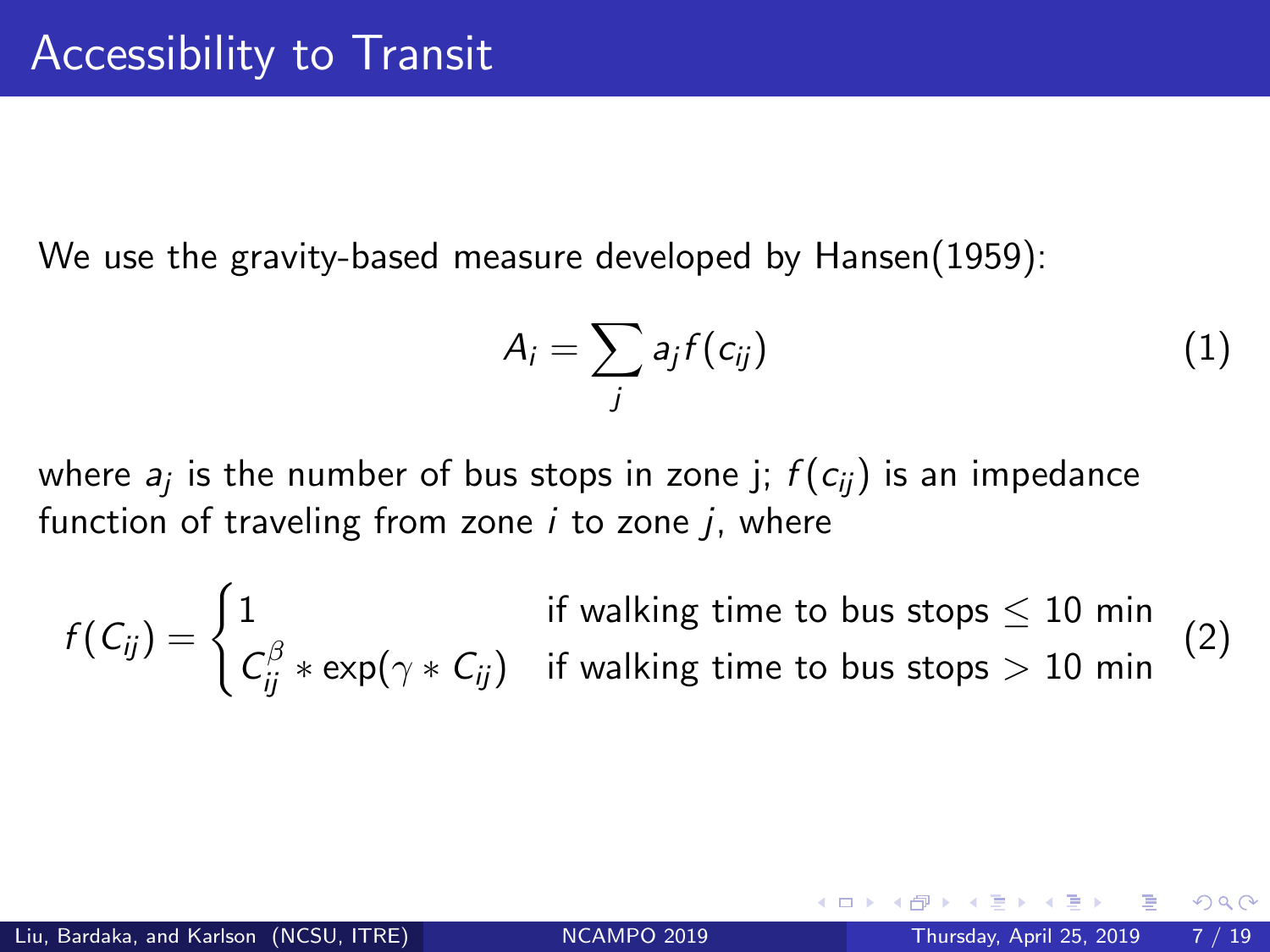# Accessibility by Transit

We adopt the measure developed by Shen (1998) to capture the spatial distribution of demand:

$$
A_i = \sum_j \frac{a_j f(C_{ij})}{D_j}, D_j = \sum_k P_k f(C_{kj})
$$
\n(3)

where  $A_i$  is the accessibility to zone  $j$  for job seekers living in zone  $i$ ;  $a_j$  is the number of jobs in zone  $j$ ;

 $D_j$  is the number of job seekers seeking for jobs at zone  $j$ ;

 $P_k$  is the number of job seekers living in zone k seeking the same opportunities;

C is the travel time between two zones;

 $f(C)$  is the impedance function between two zones, where

$$
f(C_{ij}) = \begin{cases} 1 & \text{if travel time} \leq 35 \text{ min} \\ C_{ij}^{\beta} * \exp(\gamma * C_{ij}) & \text{if travel time} > 35 \text{ min} \end{cases}
$$

(4)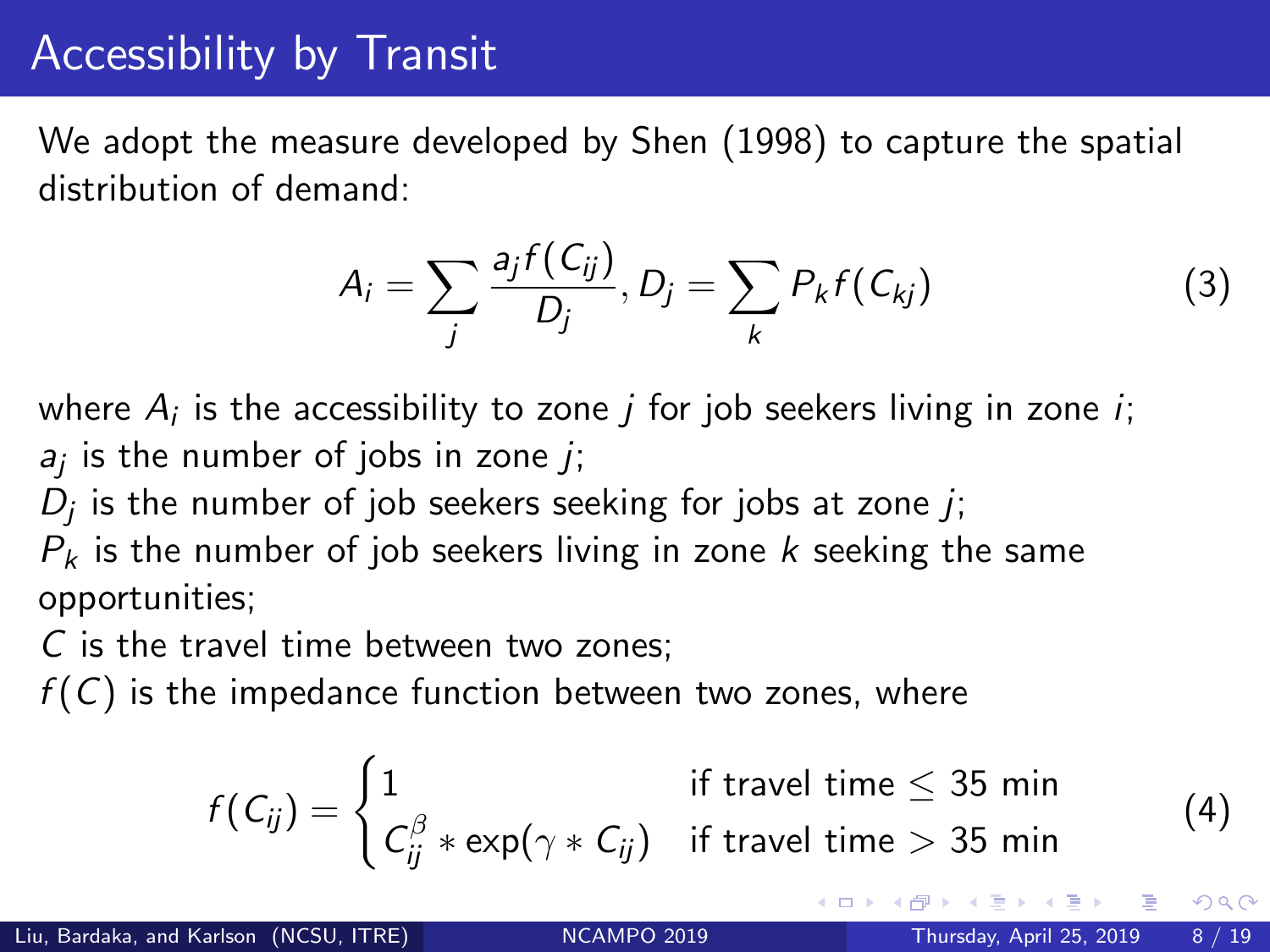# <span id="page-8-0"></span>Accessibility by Transit



- If we use the simple gravity, Zone A and Zone B have the same accessibility while Zone C has the lowest accessibility
- Zone A should have the highest accessibility
- Zone B has a lower accessibility than Zone B, because at least one third of them must commute to other zones
- Accessibility in Zone C can be lower or higher than Zone B

Picture source: Shen (1998)

Liu, Bardaka, and Karlson (NCSU, ITRE) [NCAMPO](#page-0-0) 2019 Thursday, April 25, 2019 9 / 19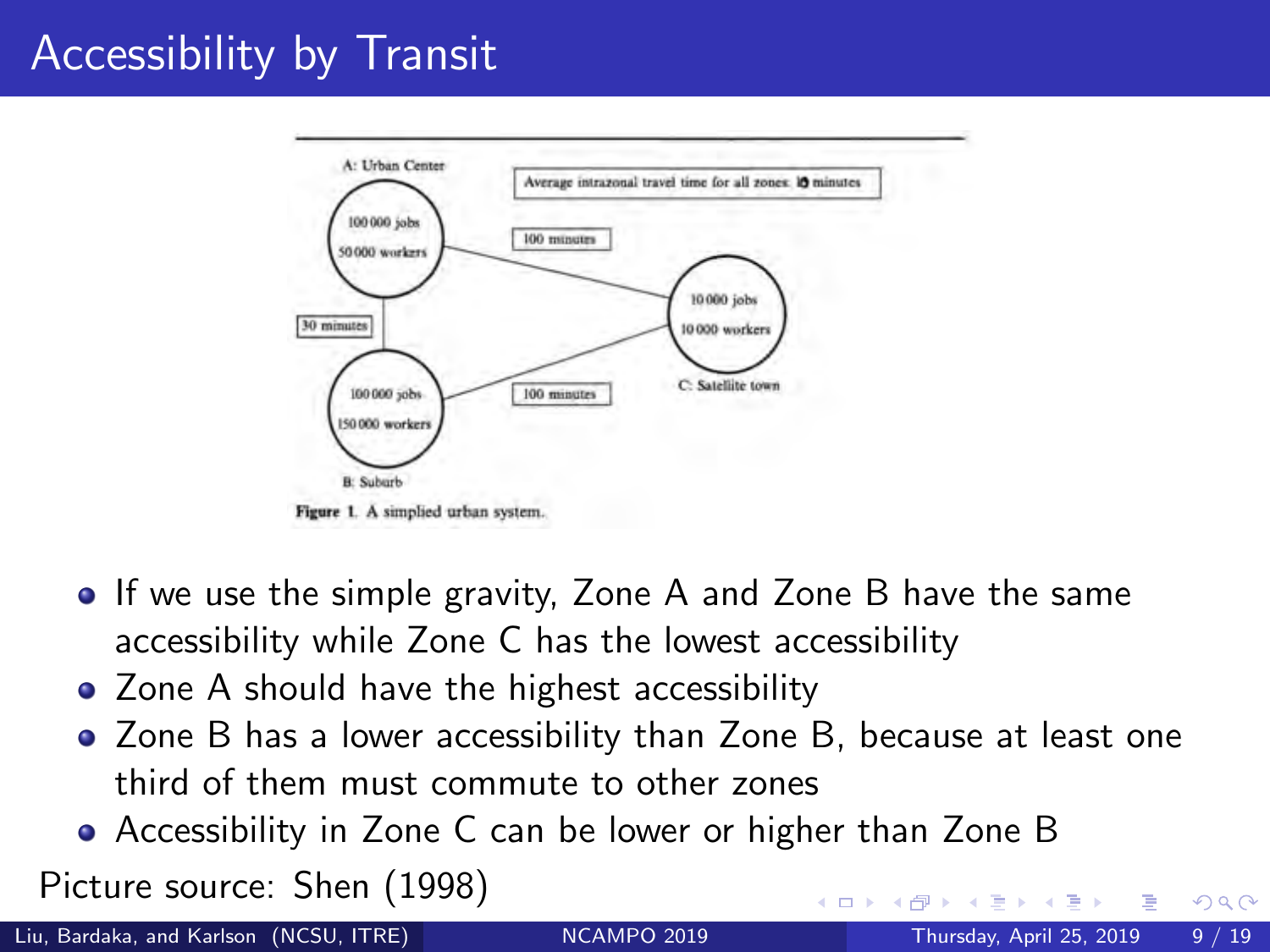# <span id="page-9-0"></span>Study Area: Raleigh-Durham-Chapel Hill, NC



Figure source: https://triangletravelsurvey.com/base/trianglew[eb](#page-8-0)/[th](#page-10-0)[e](#page-10-0)[m](#page-9-0)e[/i](#page-8-0)m[g](#page-10-0)[/](#page-8-0)[reg](#page-9-0)[i](#page-10-0)[on](#page-0-0)[.jp](#page-18-0)g.com

Liu, Bardaka, and Karlson (NCSU, ITRE) [NCAMPO](#page-0-0) 2019 Thursday, April 25, 2019 10 / 19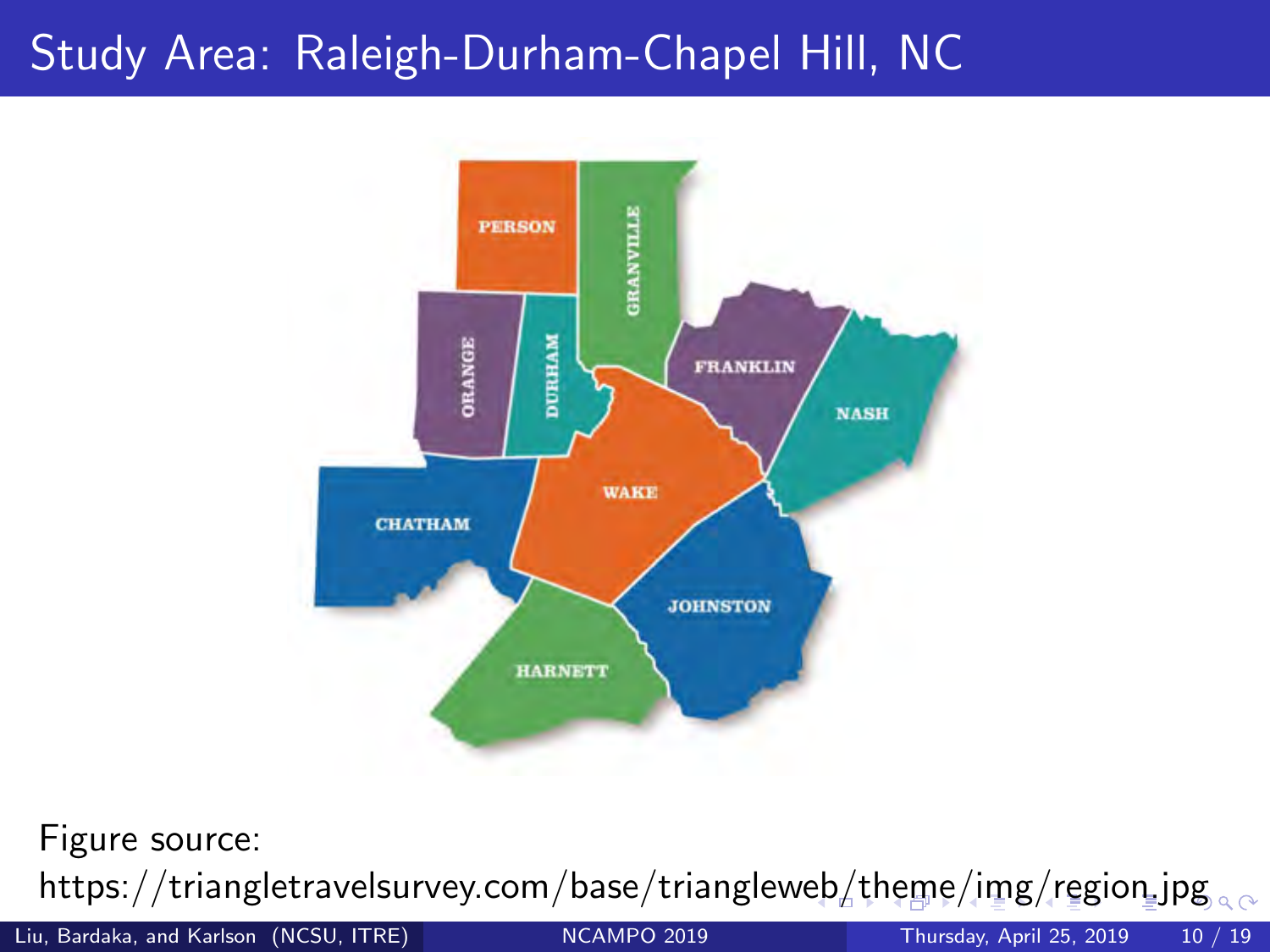# <span id="page-10-0"></span>Urban-Suburban-Rural Change from 1990 to 2000



- Suburban area: Census Urban Boundary data
- City center area: pre-1940 housing density more than 400 per square mile or pre-1940 housing density more than 200 and population density more than 1000 per square mile  $\Omega$

Liu, Bardaka, and Karlson (NCSU, ITRE) [NCAMPO](#page-0-0) 2019 Thursday, April 25, 2019 11 / 19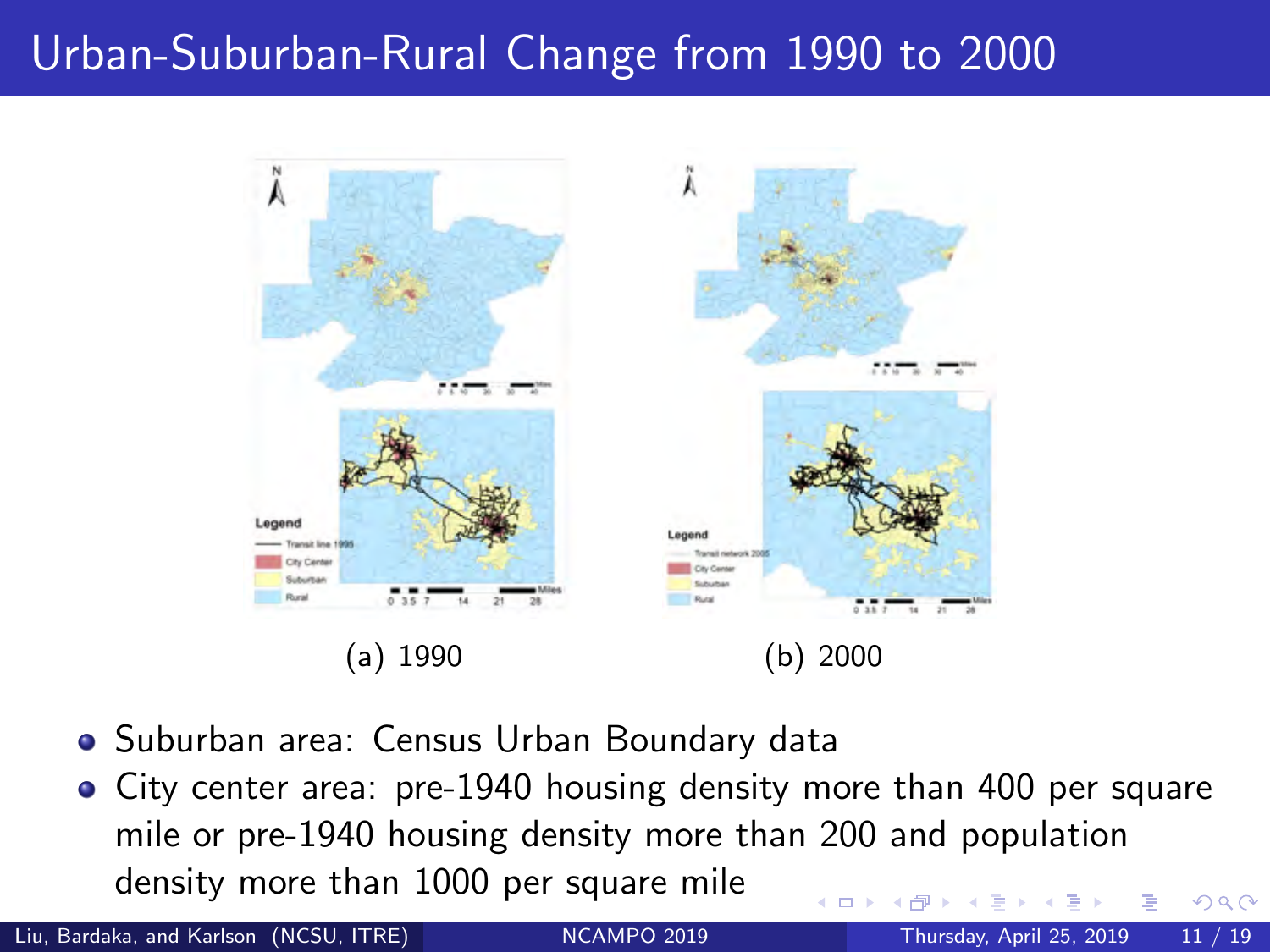# <span id="page-11-0"></span>Urban-Suburban-Rural Change from 2000 to 2010



- Suburban area is growing over time while city center area does not have significant change
- The transit system has been expanding ove[r t](#page-10-0)i[m](#page-12-0)[e](#page-10-0)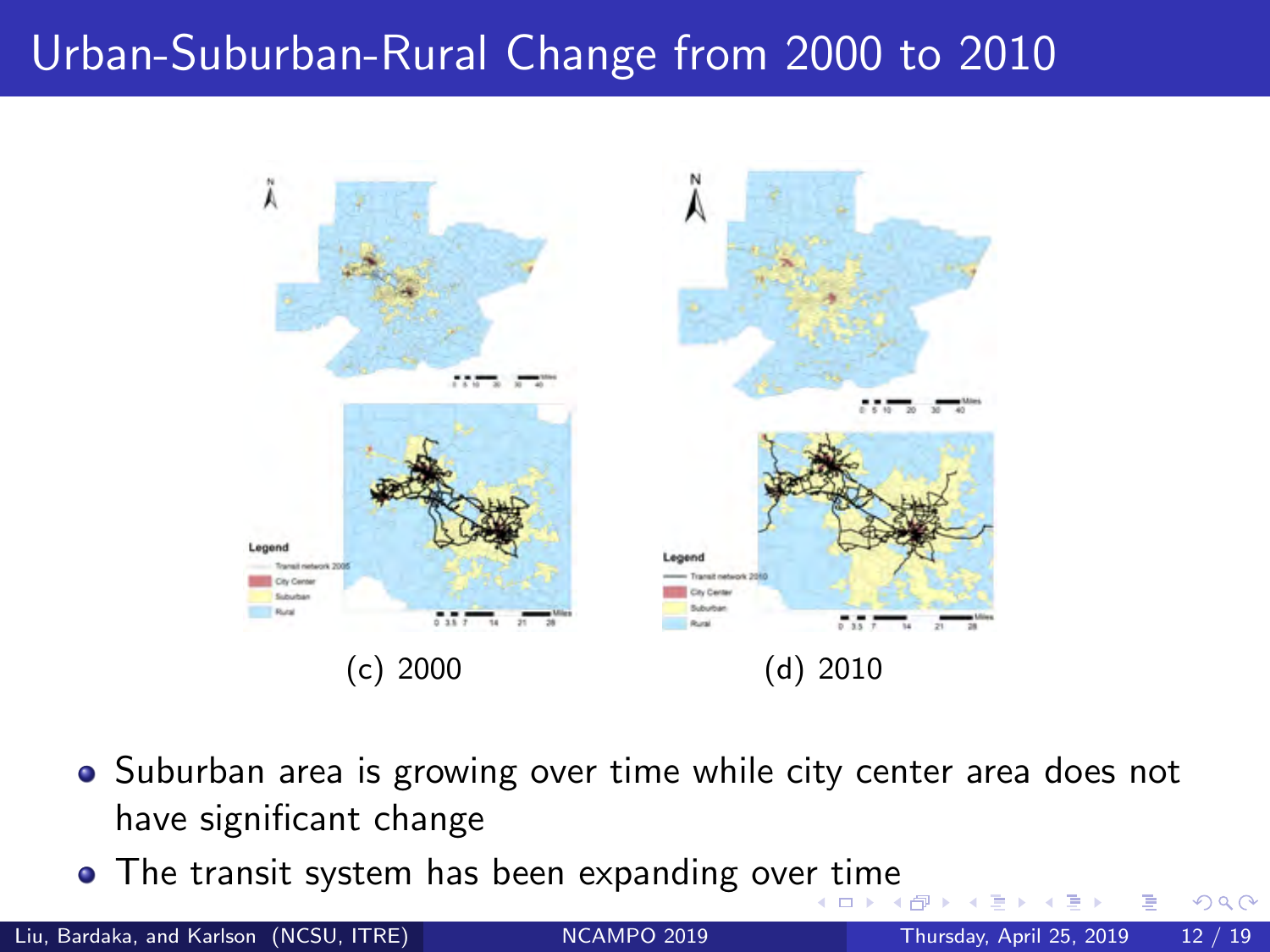#### <span id="page-12-0"></span>Poverty Change from 1990 to 2000



- No obvious change in poverty between 1990 and 2000
- The poverty has a higher poverty rate in city center in 1990

4 D F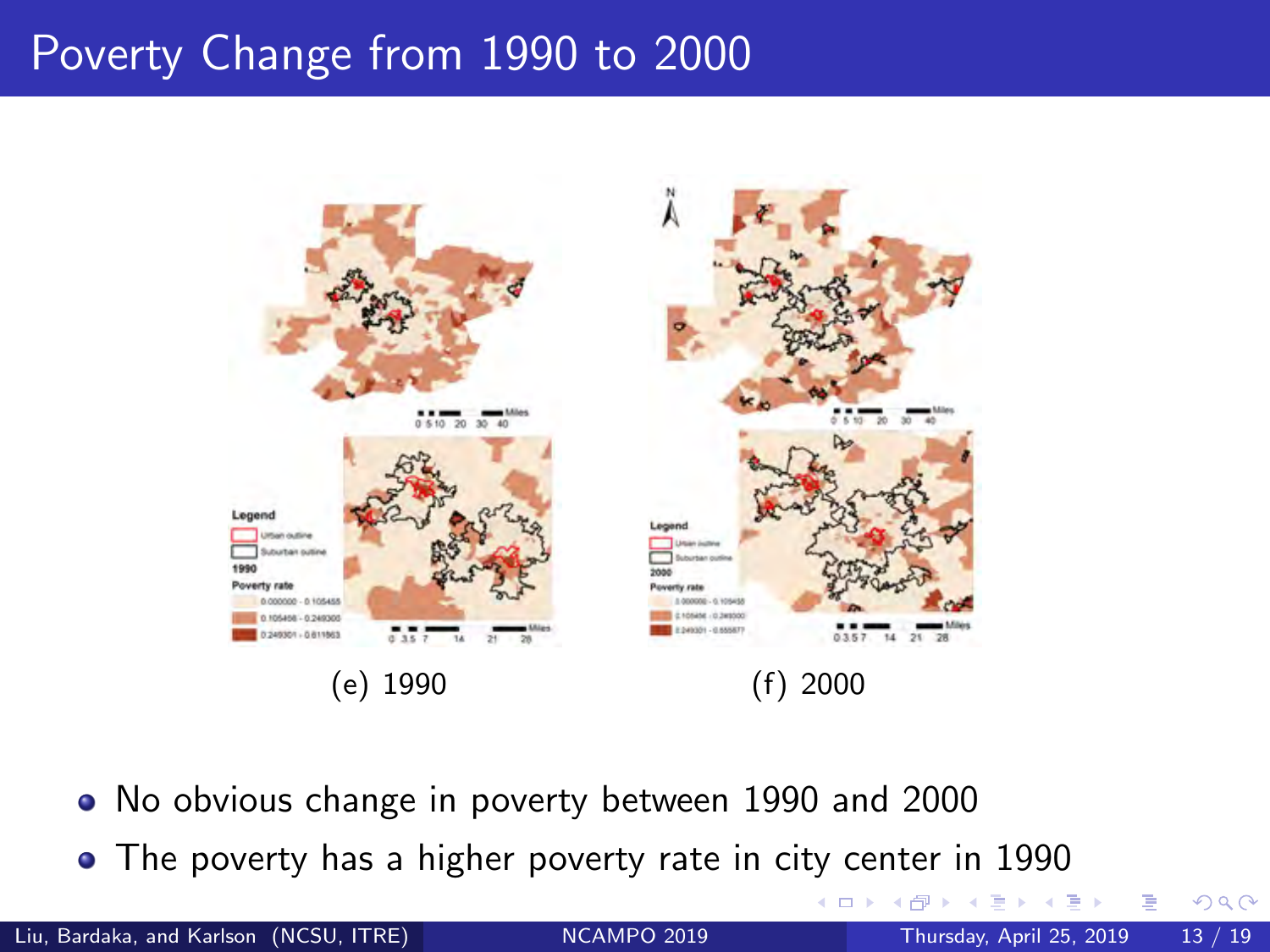#### Poverty Change from 2000 to 2013



• Significant increase in poverty rate in suburban and rural area

 $\sim$ 

**∢ ロ ▶ ィ 何**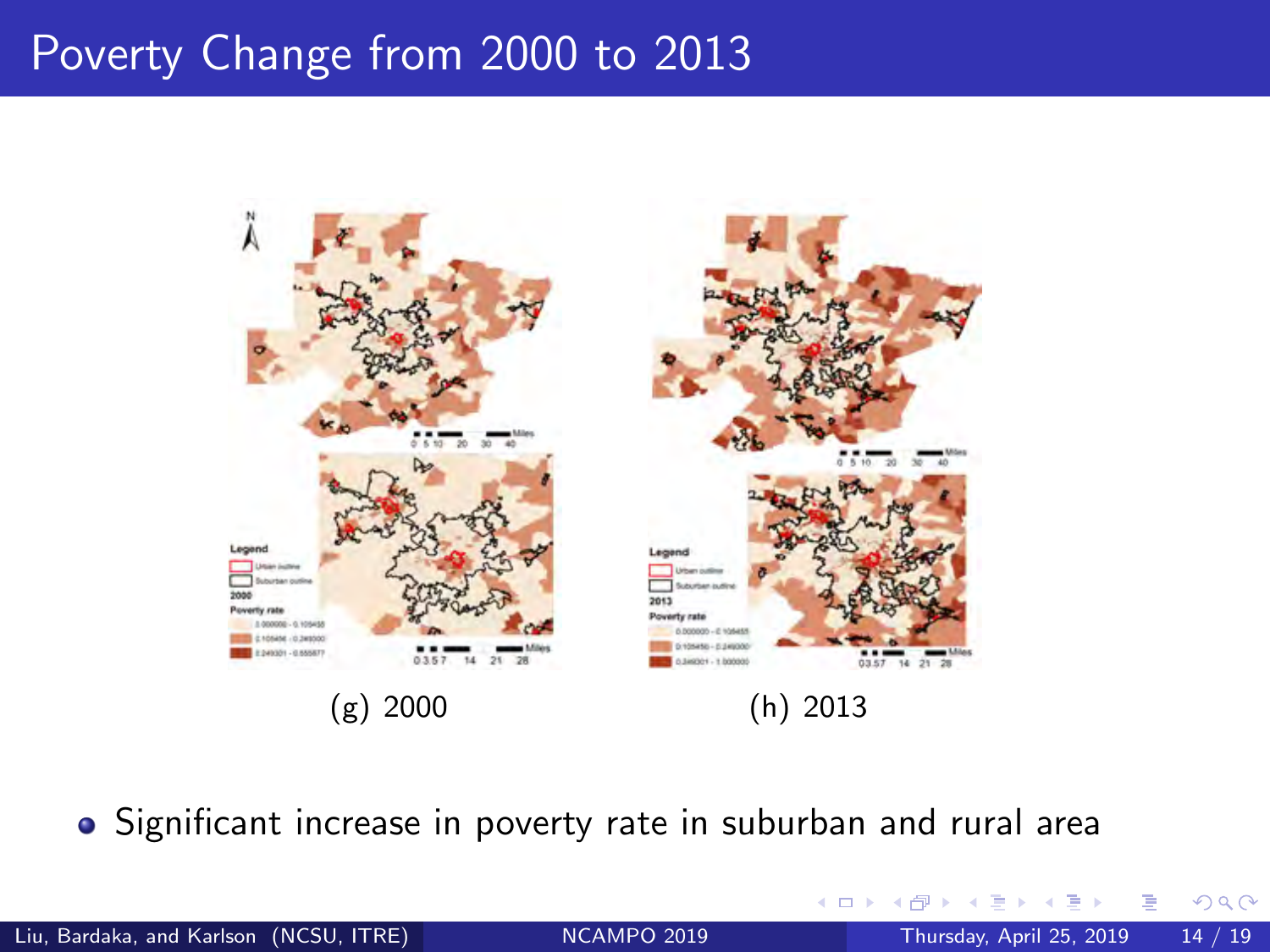### <span id="page-14-0"></span>Accessibility to Transit Results



Accessibility significantly increases in the North-East part of suburban area and rural area

 $\sim$ 

 $QQ$ 

**← ロ → → ← 何 →**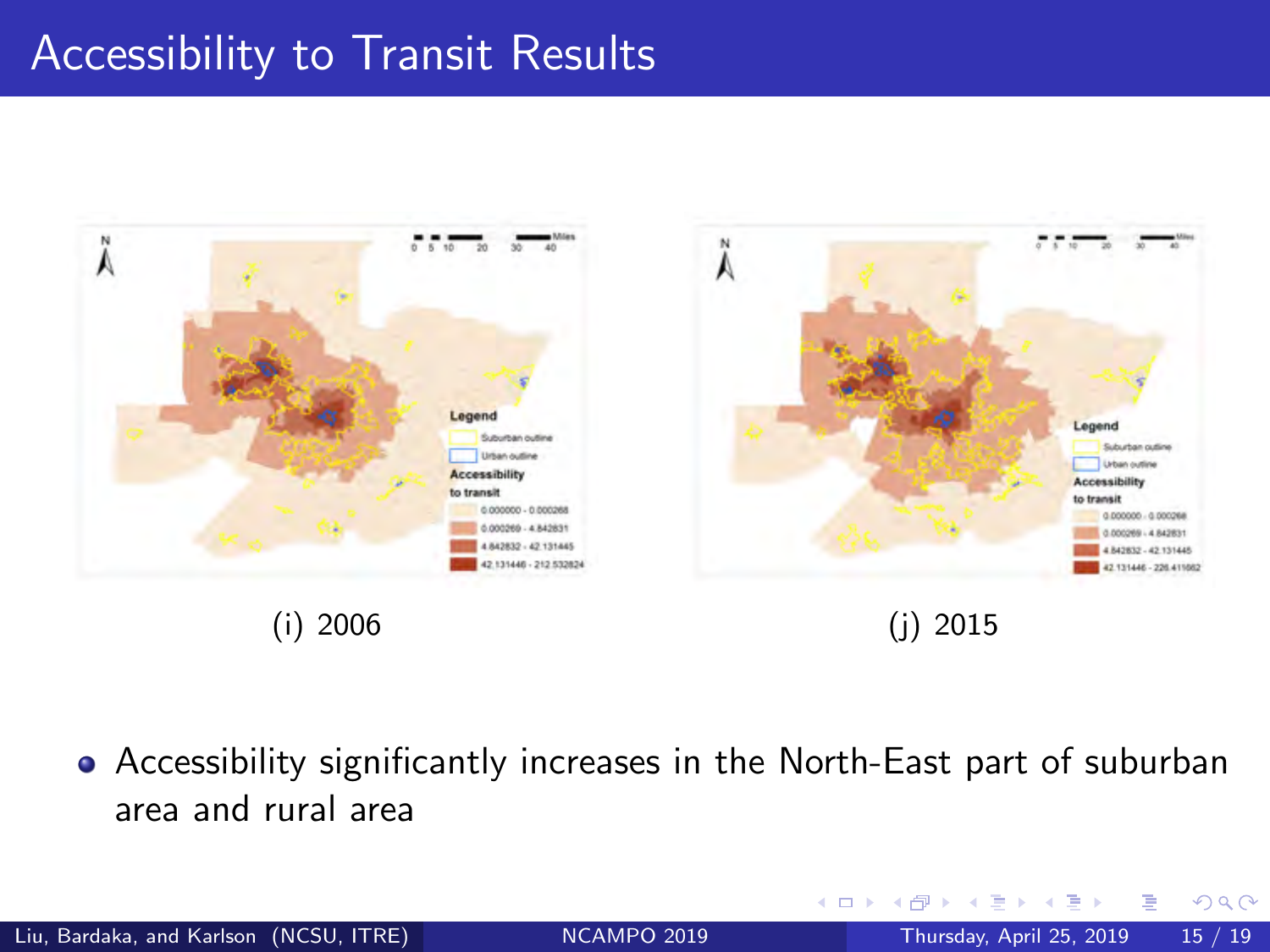### Accessibility to Low Income Jobs by Transit Results



- Accessibility significantly increases in suburban area
- The boundary area between suburban area and rural area also experience significant increases of accessibility

4 D.K. - 点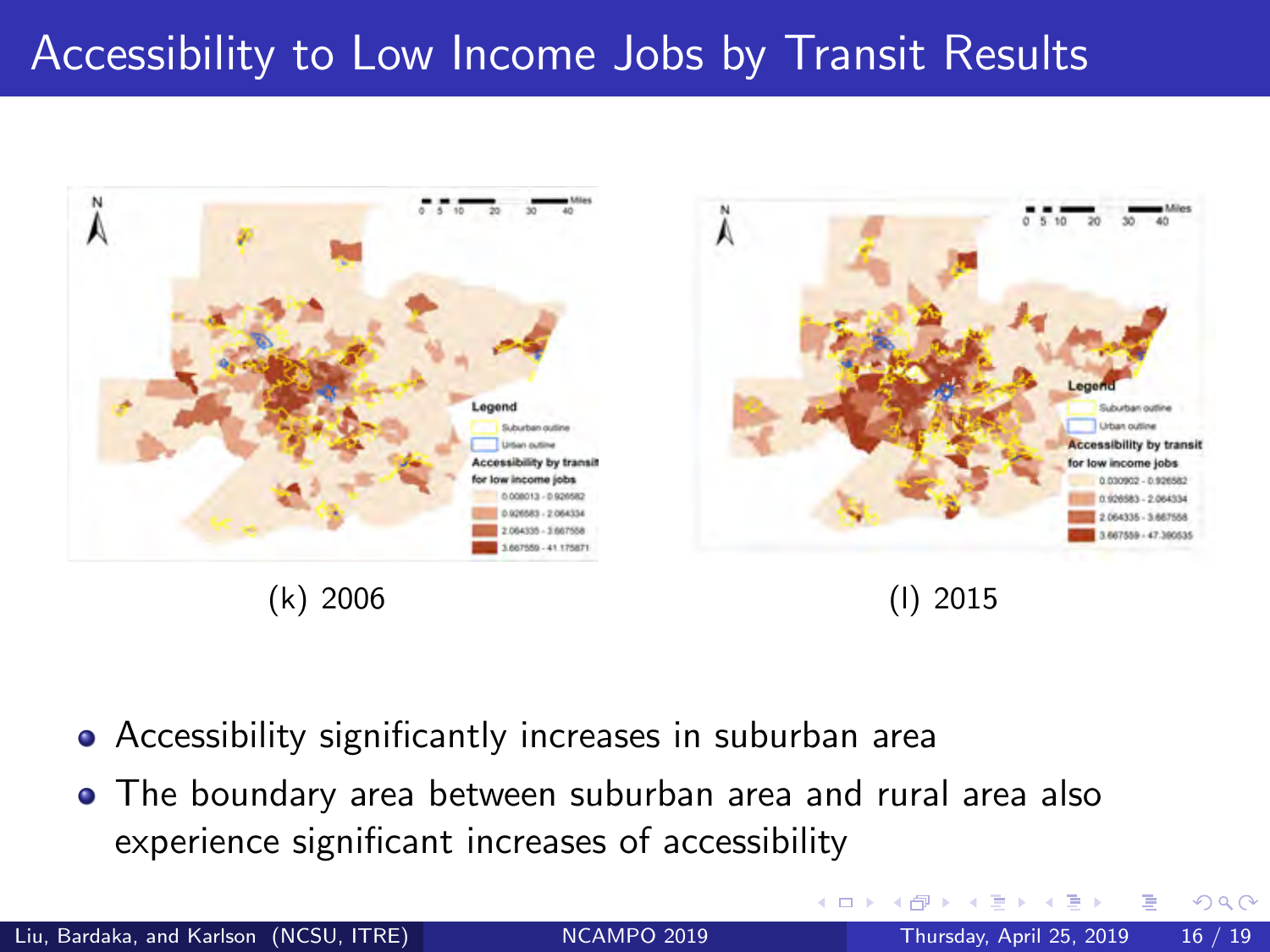#### Accessibility to Low Skill Jobs by Transit Results



Accessibility to low skill jobs are always better than to low income jobs

Experience similar trends as accessibility to low income jobs

4 D F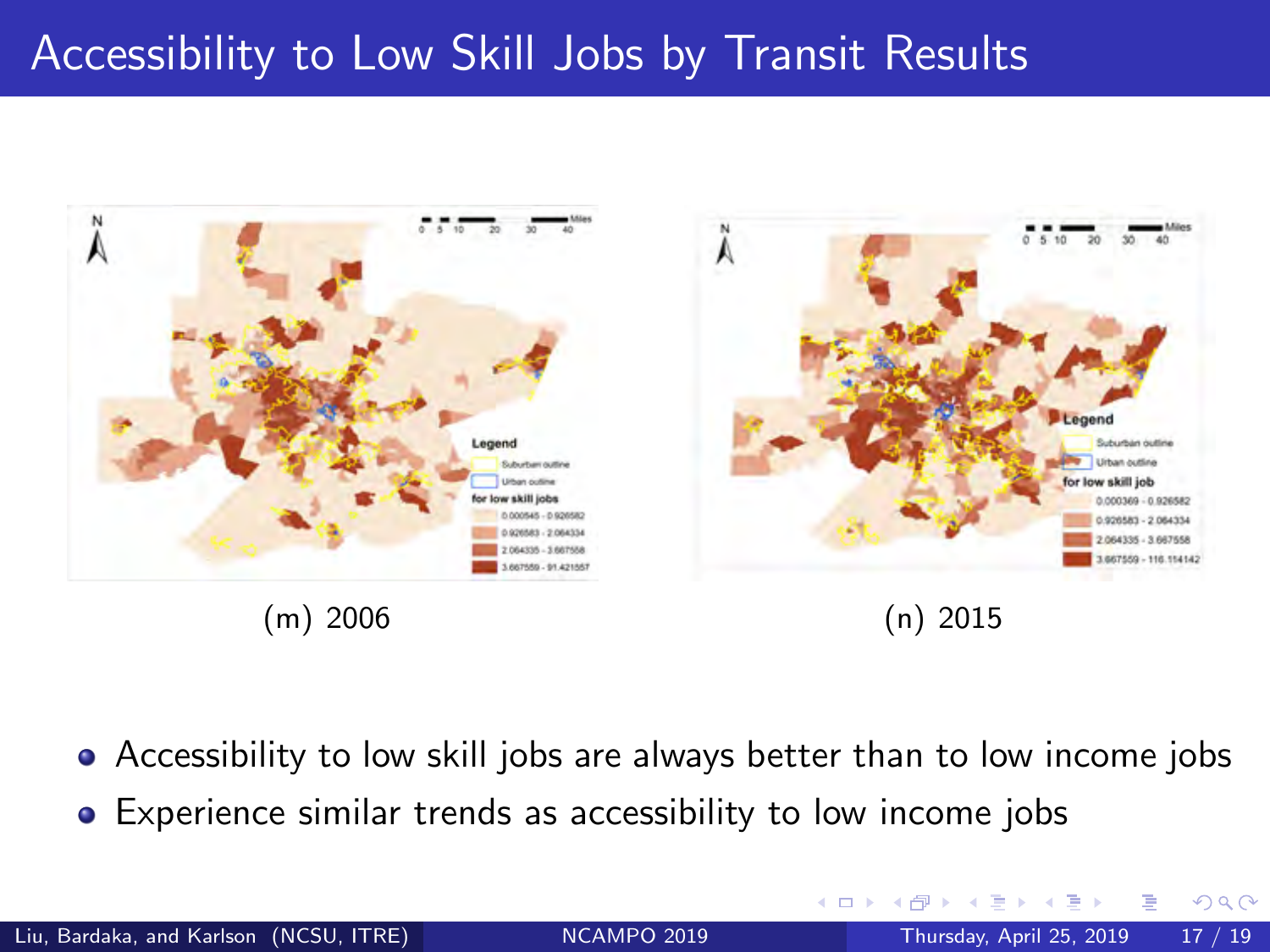# Accessibility Change by Area Results

| Access to transit         | Urban  | Suburban | Rural |
|---------------------------|--------|----------|-------|
| 2015                      | 113.45 | 31.14    | 6.07  |
| 2006                      | 113.93 | 29.47    | 5.4   |
| Increase percent          | $0\%$  | 6%       | 12%   |
| Access to low-income jobs | Urban  | Suburban | Rural |
| 2015                      | 2.95   | 3.19     | 2.33  |
| 2006                      | 1.73   | 2.32     | 1.69  |
| Increase percent          | 71%    | 38%      | 38%   |
| Access to low-skill jobs  | Urban  | Suburban | Rural |
| 2015                      | 2.09   | 3.75     | 3.63  |
| 2006                      | 1.4    | 2.91     | 2.75  |
| Increase percent          | 49%    | 29%      | 32%   |

- Urban always has the highest accessibility to transit over time
- Suburban has the highest accessibility to both type of jobs over time
- The highest increase percent occurs in rural for accessibility to transit, while in urban for accessibility to jobs  $\Omega$ Liu, Bardaka, and Karlson (NCSU, ITRE) [NCAMPO](#page-0-0) 2019 Thursday, April 25, 2019 18 / 19